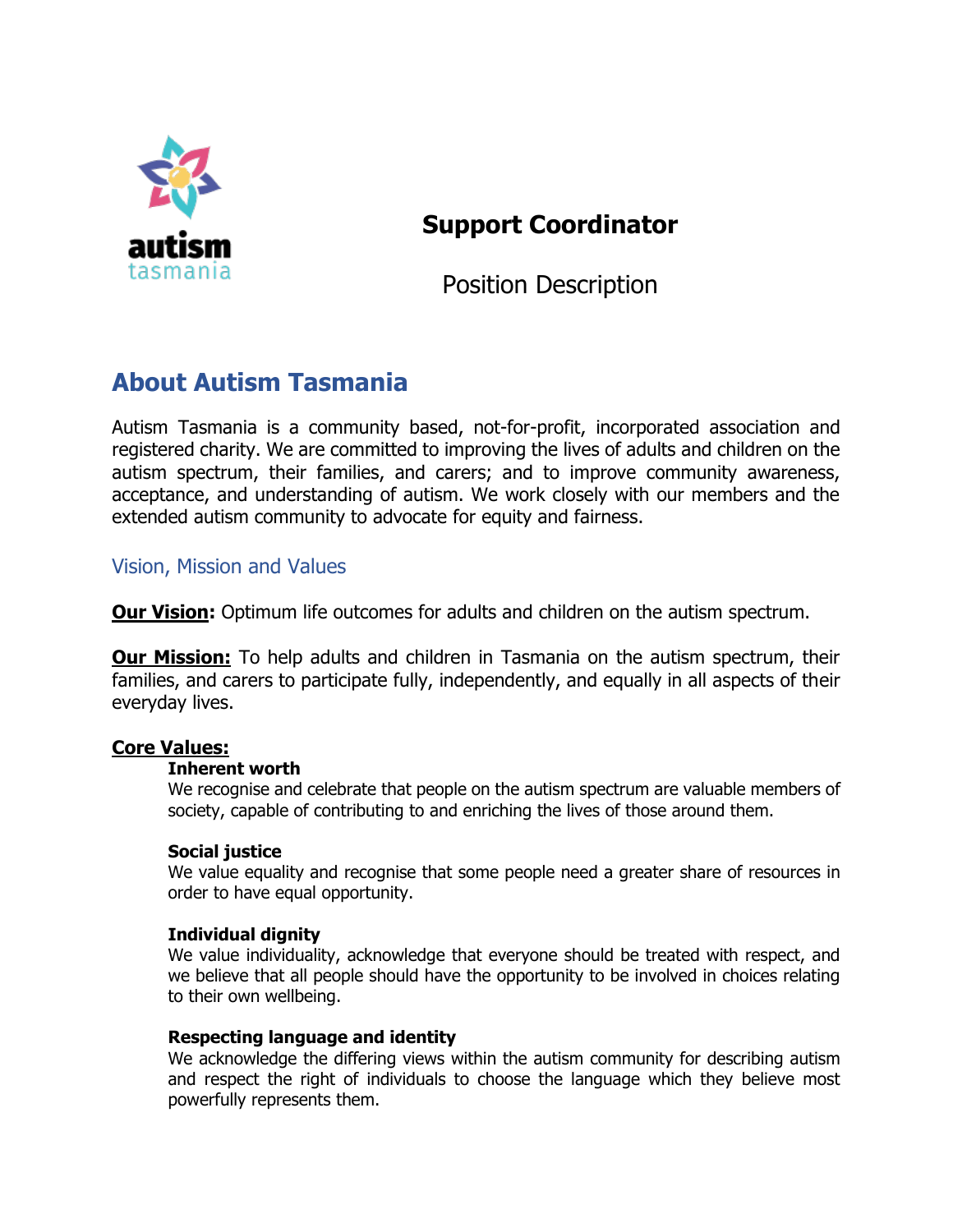#### **Evidence-based practice and policy**

We value evidence-based practice and consult with and seek input from the autism community to influence better policy outcomes.

#### **Collaboration and community**

We value partnerships with other organisations and celebrate the diversity and achievements of the community we represent.

#### **Professionalism and accountability**

We strive to operate our organisation transparently and with the best interests of our members and the Tasmanian autism community in mind.

## **About Autism Tasmania's Support Coordination**

Autism Tasmania's Support Coordination service operates according to the principles of the National Disability Insurance Scheme (NDIS) and supports independence and social and economic participation of NDIS participants. It supports the right of people with disability to exercise choice and control in relation to their goals, and the planning and delivery of their supports. Autism Tasmania provides support coordination, exclusively for participants on the autism spectrum.

## **About the Role**

The Autism Support Coordinator is responsible for delivery of effective and efficient services as a member of the Autism Tasmania Support Coordination service team.

## **Reporting Relationships**

The Autism Support Coordinator operates under the direction of the Program Manager, Support Coordination Manager as part of a state-wide service.

## **Location**

168 Collins Street, Hobart.

## **Employment terms, Remuneration**

This position is part-time contracted for 2 years. The standard work hours are 24 hours each week. The commencing work level standard for this position is SCHADS Award level 5.1, depending on experience. Access to full salary sacrifice options.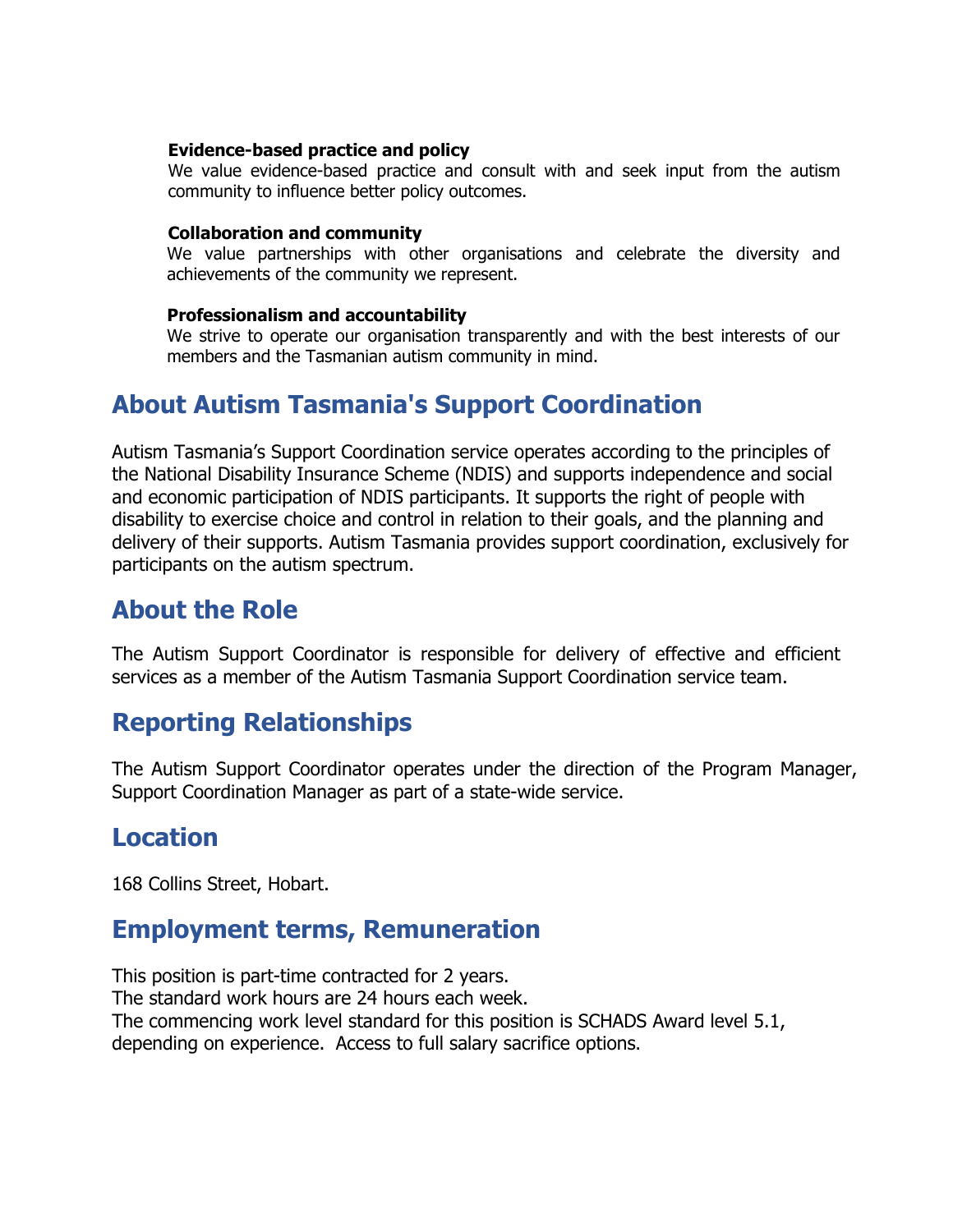# **Responsibilities and Duties**

### Service Coordination

- 1. Support NDIS participants/nominees to understand and implement their NDIS plans.
- 2. Provide factual, impartial, evidence-based information to support participants/nominees to make informed decisions about access to supports to achieve their goals.
- 3. Strengthen participant capacity to direct their own supports and participate in their community.
- 4. Support participants to access relevant mainstream and community supports.
- 5. Assist participants/nominees to engage supports of their choice.
- 6. Link participants/nominees to local support networks, including advocacy groups.
- 7. Maintain clear, accurate and up to date records of support provided including time spent.
- 8. Provide support coordination in accordance with all relevant processes and legislation.
- 9. Utilise the NDIS portal (PRODA) as required.
- 10. Budget and monitor plan expenditure and outcomes and help participants/nominees develop their capacity to do so.
- 11. Review participant needs regularly and provide appropriate crisis support.
- 12. Assist participants/nominees prepare for plan review and understand the review process.
- 13. Provide progress reports to NDIA on progress toward goals and outcomes.
- 14. Provide pre-planning consultations to individuals and small groups.
- 15. Contribute to the development and evaluation of Autism Tasmania's Autism Support Coordination services.
- 16.Effectively manage a caseload of NDIS participants.

### Working Practices

- 1. Promote a positive reputation for Autism Tasmania and uphold Autism Tasmania's values.
- 2. Contribute to the promotion of services to consumers and other agencies.
- 3. Complete reporting and data management requirements and be accountable for work practices. Ensure effective records management, confidentiality, and privacy.
- 4. Attend and participate in all required meetings.
- 5. Work in collaboration with other programs and services of Autism Tasmania as required.
- 6. Contribute to Autism Tasmania's knowledge by sharing relevant information with other staff.
- 7. Adhere to all statutory and Autism Tasmania's policies, procedures, standards, and work practices.
- 8. Perform other duties as required.